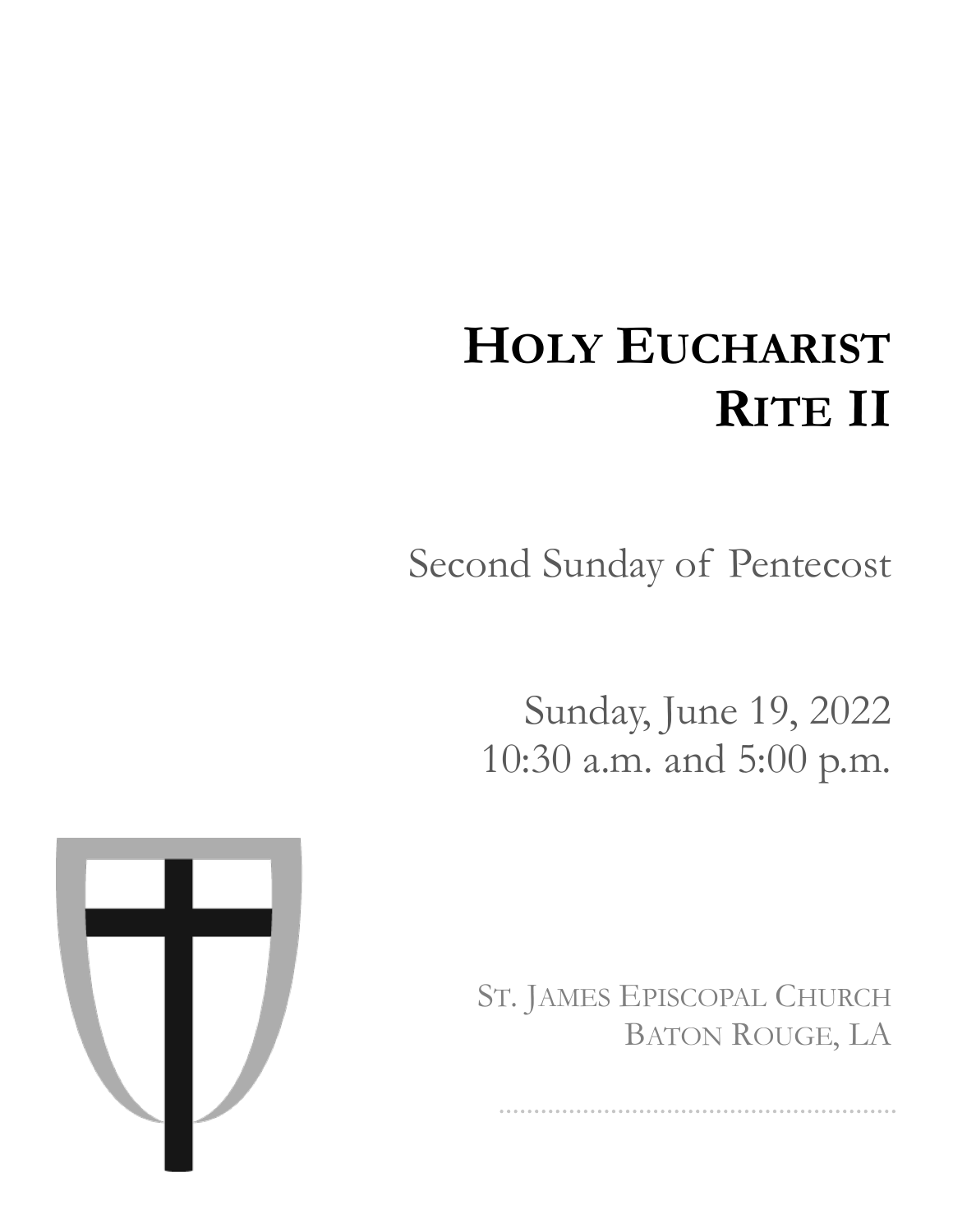Thank you for worshiping with us, today. This order of service for our liturgy — meaning "work of the people" — is meant to help you participate as fully as you desire. As one is able, we sit to listen to the scripture and the sermon, and we stand to sing, recite the Nicene Creed or Baptismal Covenant, and hear the Gospel proclaimed. When it comes to prayer, both standing and kneeling are ancient and accepted practices, so please feel free to stand or kneel during our prayers, as you are able. Before we begin, it is our custom to observe quiet for prayer and meditation. Please silence any electronic devices. Congregational responses are printed in boldface type.

# **Voluntary**

# **THE WORD OF GOD**

*The people stand and join in singing.*

**Opening Hymn** *Hymn 372, Praise to the living God! Leoni*

#### **Opening Acclamation**

*Celebrant* Blessed be God: Father, Son, and Holy Spirit. *People* **And blessed be his kingdom, now and for ever. Amen.**

Almighty God, to you all hearts are open, all desires known, and from you no secrets are hid: Cleanse the thoughts of our hearts by the inspiration of your Holy Spirit, that we may perfectly love you, and worthily magnify your holy Name; through Christ our Lord. **Amen.**

**Song of Praise** *Hymn S-280, Gloria in excelsis Powell* **Glory to God in the highest, and peace to his people on earth. Lord God, heavenly King, almighty God and Father, we worship you, we give you thanks, we praise you for your glory. Lord Jesus Christ, only Son of the Father, Lord God, Lamb of God, you take away the sin of the world: have mercy on us; you are seated at the right hand of the Father: receive our prayer. For you alone are the Holy One, you alone are the Lord, you alone are the Most High, Jesus Christ, with the Holy Spirit, in the glory of God the Father. Amen.**

# **The Collect of the Day**

*Celebrant* The Lord be with you. *People* **And also with you.** *Celebrant* Let us pray.

O Lord, make us have perpetual love and reverence for your holy Name, for you never fail to help and govern those whom you have set upon the sure foundation of your loving--kindness; through Jesus Christ our Lord, who lives and reigns with you and the Holy Spirit, one God, for ever and ever. **Amen.** 

*The people are seated for the lessons. Children desiring to go to Children's Chapel may join the procession in the back of the church.*

# **The First Reading** *Isaiah 65:1-9 Read by Nancy Litton at 10:30 a.m.*

*Lector* A Reading from the Prophet Isaiah.

I was ready to be sought out by those who did not ask, to be found by those who did not seek me.

I said, "Here I am, here I am,"

to a nation that did not call on my name. I held out my hands all day long to a rebellious people,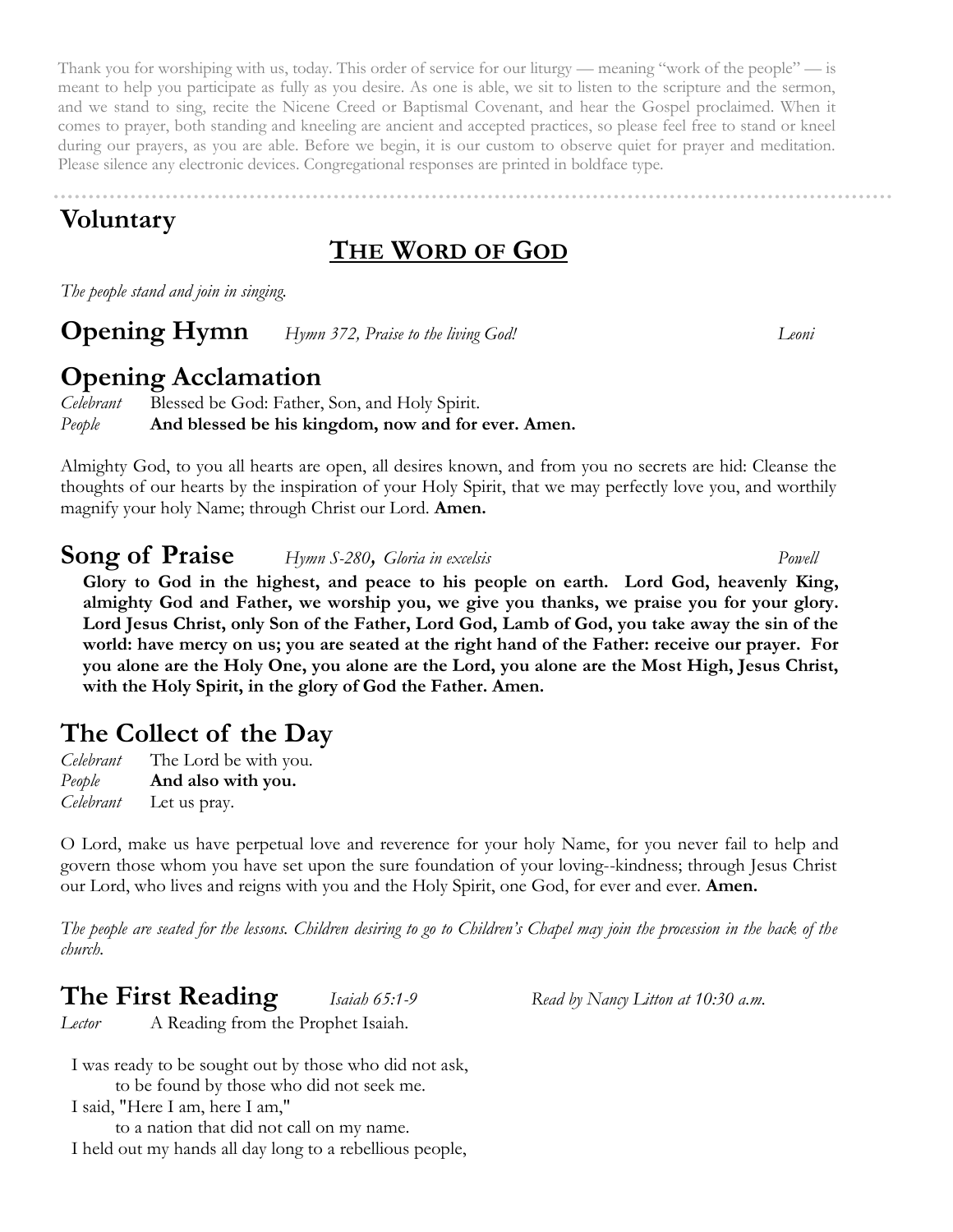who walk in a way that is not good, following their own devices; a people who provoke me to my face continually, sacrificing in gardens and offering incense on bricks; who sit inside tombs, and spend the night in secret places; who eat swine's flesh, with broth of abominable things in their vessels; who say, "Keep to yourself, do not come near me, for I am too holy for you." These are a smoke in my nostrils, a fire that burns all day long. See, it is written before me: I will not keep silent, but I will repay; I will indeed repay into their laps their iniquities and their ancestors' iniquities together, says the LORD; because they offered incense on the mountains and reviled me on the hills, I will measure into their laps full payment for their actions. Thus says the LORD: As the wine is found in the cluster, and they say, "Do not destroy it, for there is a blessing in it," so I will do for my servants' sake, and not destroy them all. I will bring forth descendants from Jacob, and from Judah inheritors of my mountains; my chosen shall inherit it, and my servants shall settle there.

*Lector* The Word of the Lord. *People* **Thanks be to God.**

#### **The Psalm** *Psalm 22:18-27*

**Deus, Deus meus** 18 Be not far away, O LORD; \* **you are my strength; hasten to help me.** 19 Save me from the sword, \* **my life from the power of the dog.** 20 Save me from the lion's mouth, \* **my wretched body from the horns of wild bulls.** 21 I will declare your Name to my brethren; \* **in the midst of the congregation I will praise you.** 22 Praise the LORD, you that fear him; \* **stand in awe of him, O offspring of Israel; all you of Jacob's line, give glory.**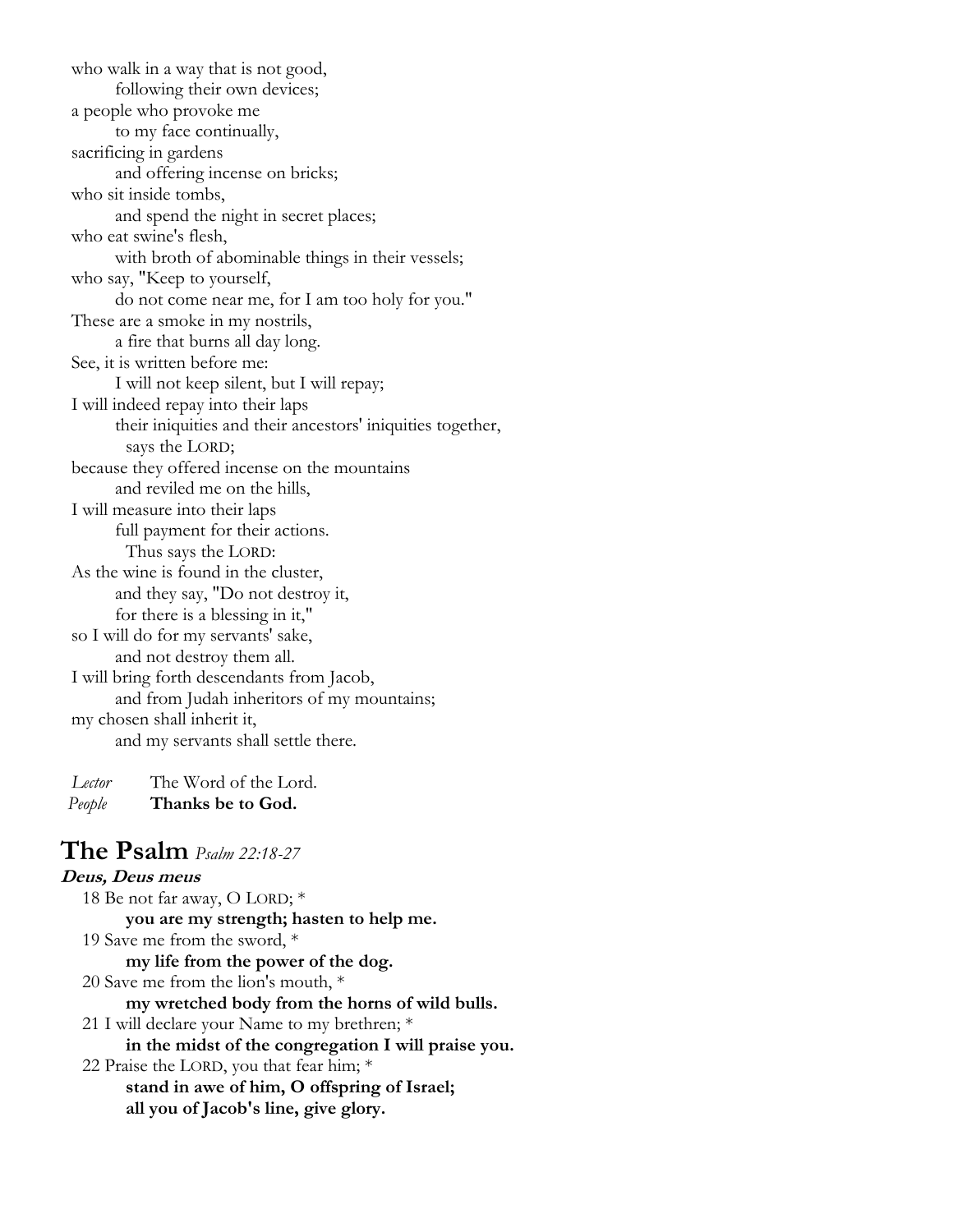| 23 For he does not despise nor abhor the poor in their poverty;       |
|-----------------------------------------------------------------------|
| neither does he hide his face from them; *                            |
| but when they cry to him he hears them.                               |
| 24 My praise is of him in the great assembly; $*$                     |
| I will perform my vows in the presence of those who worship him.      |
| 25 The poor shall eat and be satisfied,                               |
| and those who seek the LORD shall praise him: *                       |
| "May your heart live for ever!"                                       |
| 26 All the ends of the earth shall remember and turn to the LORD, $*$ |
| and all the families of the nations shall bow before him.             |
| 27 For kingship belongs to the LORD; $*$                              |
| he rules over the nations.                                            |

#### **The Second Reading** *Galatians 3:23-29 Read by Patrick Broderick at 10:30 a.m.*

*Lector* A Reading from Paul's letter to the Galatians.

Now before faith came, we were imprisoned and guarded under the law until faith would be revealed. Therefore the law was our disciplinarian until Christ came, so that we might be justified by faith. But now that faith has come, we are no longer subject to a disciplinarian, for in Christ Jesus you are all children of God through faith. As many of you as were baptized into Christ have clothed yourselves with Christ. There is no longer Jew or Greek, there is no longer slave or free, there is no longer male and female; for all of you are one in Christ Jesus. And if you belong to Christ, then you are Abraham's offspring, heirs according to the promise.

*Lector* The Word of the Lord. *People* **Thanks be to God.**

*The people stand and join in singing.*

#### **Sequence Hymn** *Hymn 411, O bless the Lord, my soul! St. Thomas*

#### **The Gospel** *Luke 8:26-39*

*Gospeler* The Holy Gospel of our Lord Jesus Christ according to Luke. *People* **Glory to you, Lord Christ.**

Jesus and his disciples arrived at the country of the Gerasenes, which is opposite Galilee. As he stepped out on land, a man of the city who had demons met him. For a long time he had worn no clothes, and he did not live in a house but in the tombs. When he saw Jesus, he fell down before him and shouted at the top of his voice, "What have you to do with me, Jesus, Son of the Most High God? I beg you, do not torment me" -- for Jesus had commanded the unclean spirit to come out of the man. (For many times it had seized him; he was kept under guard and bound with chains and shackles, but he would break the bonds and be driven by the demon into the wilds.) Jesus then asked him, "What is your name?" He said, "Legion"; for many demons had entered him. They begged him not to order them to go back into the abyss. Now there on the hillside a large herd of swine was feeding; and the demons begged Jesus to let them enter these. So he gave them permission. Then the demons came out of the man and entered the swine, and the herd rushed down the steep bank into the lake and was drowned. When the swineherds saw what had happened, they ran off and told it in the city and in the country. Then people came out to see what had happened, and when they came to Jesus, they found the man from whom the demons had gone sitting at the feet of Jesus, clothed and in his right mind. And they were afraid. Those who had seen it told them how the one who had been possessed by demons had been healed. Then all the people of the surrounding country of the Gerasenes asked Jesus to leave them; for they were seized with great fear. So he got into the boat and returned. The man from whom the demons had gone begged that he might be with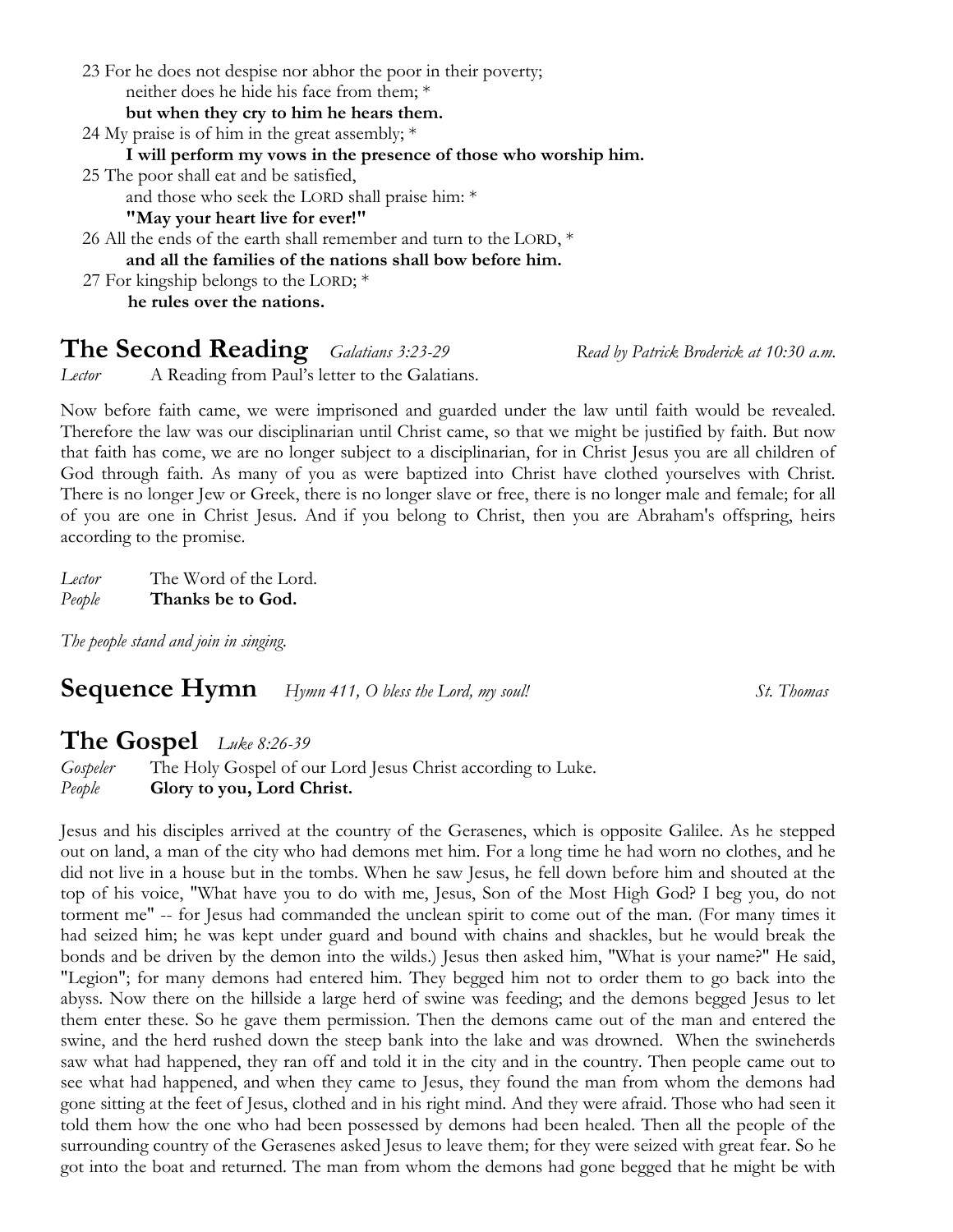him; but Jesus sent him away, saying, "Return to your home, and declare how much God has done for you." So he went away, proclaiming throughout the city how much Jesus had done for him.

*Gospeler* The Gospel of the Lord. *People* **Praise to you, Lord Christ.**

**The Sermon** *The Rev. Christopher R. Duncan*

*The people are seated for the sermon*

# **The Nicene Creed**

*The people stand*

**We believe in one God, the Father, the Almighty, maker of heaven and earth, of all that is, seen and unseen. We believe in one Lord, Jesus Christ, the only Son of God, eternally begotten of the Father, God from God, Light from Light, true God from true God, begotten, not made, of one Being with the Father. Through him all things were made. For us and for our salvation he came down from heaven: by the power of the Holy Spirit he became incarnate from the Virgin Mary, and was made man. For our sake he was crucified under Pontius Pilate; he suffered death and was buried. On the third day he rose again in accordance with the Scriptures; he ascended into heaven and is seated at the right hand of the Father. He will come again in glory to judge the living and the dead, and his kingdom will have no end. We believe in the Holy Spirit, the Lord, the giver of life, who proceeds from the Father and the Son. With the Father and the Son he is worshiped and glorified. He has spoken through the Prophets. We believe in one holy catholic and apostolic Church. We acknowledge one baptism for the forgiveness of sins. We look for the resurrection of the dead, and the life of the world to come. Amen.**

### **The Prayers of the People** *Led by Mary O'Brien at 10:30 a.m.*

| Leader | Father, we pray for your holy Catholic Church;                                                                                                                                                                                                                     |
|--------|--------------------------------------------------------------------------------------------------------------------------------------------------------------------------------------------------------------------------------------------------------------------|
| People | That we all may be one.                                                                                                                                                                                                                                            |
| Leader | Grant that every member of the Church may truly and humbly serve you;                                                                                                                                                                                              |
| People | That your name may be glorified by all people.                                                                                                                                                                                                                     |
| Leader | We pray for all bishops, priests, and deacons; especially Justin, the Archbishop of<br>Canterbury, Michael, our Presiding Bishop, Morris, our Bishop, Shannon, our Bishop-elect;<br>Chris, Drew and Don, our priests; Pat, our deacon; and Austin, our seminarian; |
| People | That they may be faithful ministers of your Word and Sacraments.                                                                                                                                                                                                   |
| Leader | We pray for all who govern and hold authority in the nations of the world; especially Joe,<br>our president; John Bel, our governor; Sharon, our mayor; our family and friends serving in<br>the military and law enforcement;                                     |
| People | That there may be justice and peace on the earth.                                                                                                                                                                                                                  |
| Leader | Give us grace to do your will in all that we undertake;                                                                                                                                                                                                            |
| People | That our works may find favor in your sight.                                                                                                                                                                                                                       |
| Leader | Have compassion on those who suffer from any grief or trouble; especially Julia, Nina,<br>Don, Georgia, Ann, Katie, Thomas, Fannie, and those on our prayer list;                                                                                                  |
| People | That they may be delivered from their distress.                                                                                                                                                                                                                    |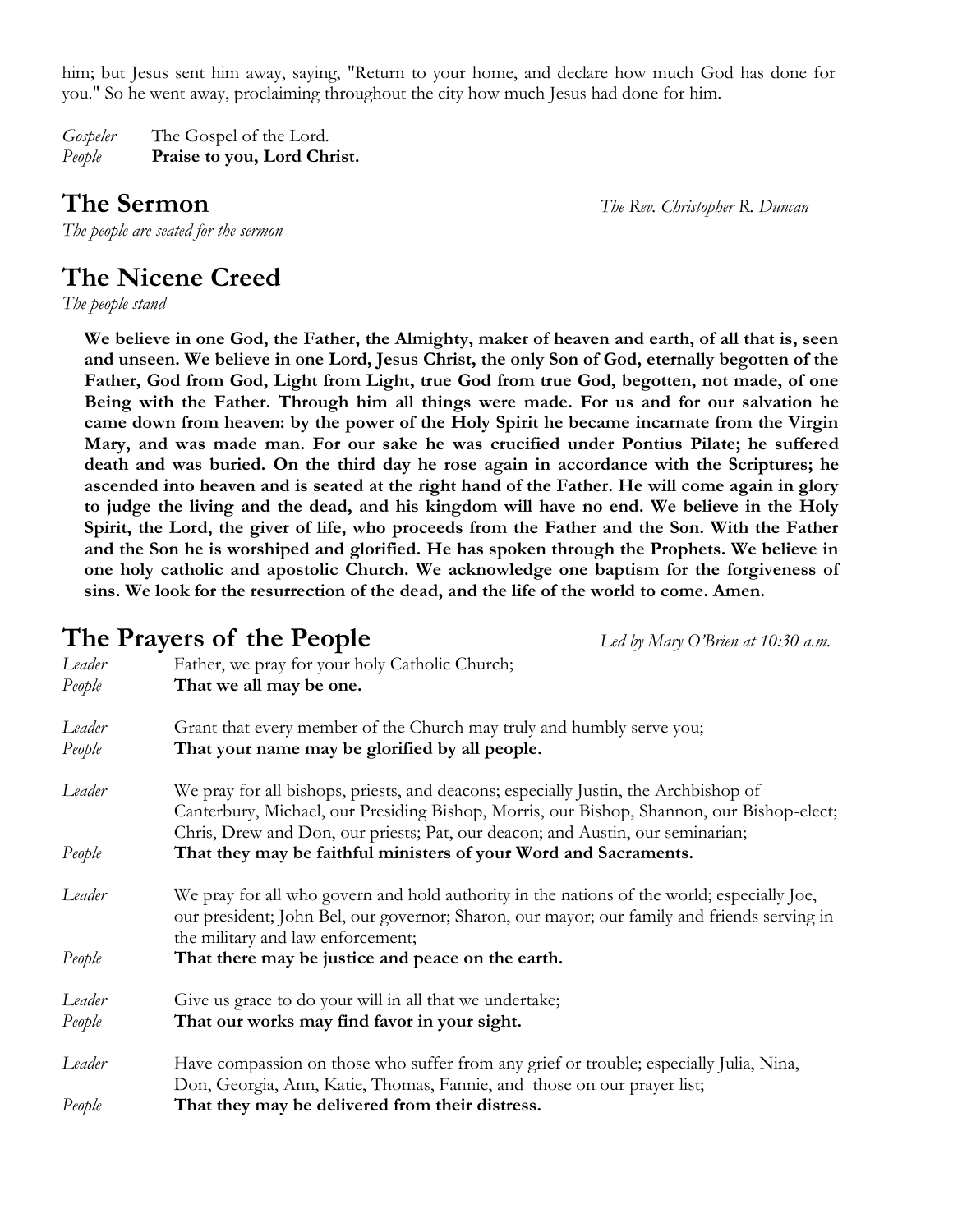| Leader | Today we remember Rosemarie Hoffman and all those that have died. Give to the departed<br>eternal rest;                                                                                                                                                                |
|--------|------------------------------------------------------------------------------------------------------------------------------------------------------------------------------------------------------------------------------------------------------------------------|
| People | Let light perpetual shine upon them.                                                                                                                                                                                                                                   |
| Leader | We praise you for your saints who have entered into joy;                                                                                                                                                                                                               |
| People | May we also come to share in your heavenly kingdom.                                                                                                                                                                                                                    |
| Leader | We also pray for expectant mothers, especially Laura, Kate, Sharon, and Kathryn that they<br>may happily come to the time of birth, and serving you in all things, may rejoice in your<br>providence. We thank you, Lord, for the birth of Patrick Calvarin Broderick; |

Let us pray for our needs and those of others.

*After silence, the Celebrant adds a concluding Collect.*

### **The Confession of Sin**

**Most merciful God, we confess that we have sinned against you in thought, word, and deed, by what we have done, and by what we have left undone. We have not loved you with our whole heart; we have not loved our neighbors as ourselves. We are truly sorry and we humbly repent. For the sake of your Son Jesus Christ, have mercy on us and forgive us; that we may delight in your will, and walk in yours ways, to the glory of your Name. Amen.**

### **The Absolution**

Almighty God have mercy on you, forgive you all your sins through our Lord Jesus Christ, strengthen you in all goodness, and by the power of the Holy Spirit keep you in eternal life. **Amen.**

#### **The Peace**

*Celebrant* The peace of the Lord be always with you. *People* **And also with you.**

### **Welcome and Announcements**

### **Anthem at the Offertory**

#### **Hymn at the Presentation** *Hymn 380, vs. 3 Old Hundredth*

*The people stand and join in singing*

**Praise God, from whom all blessings flow; Praise him all creatures here below; Praise him above, ye heavenly host; Praise Father, Son and Holy Ghost.**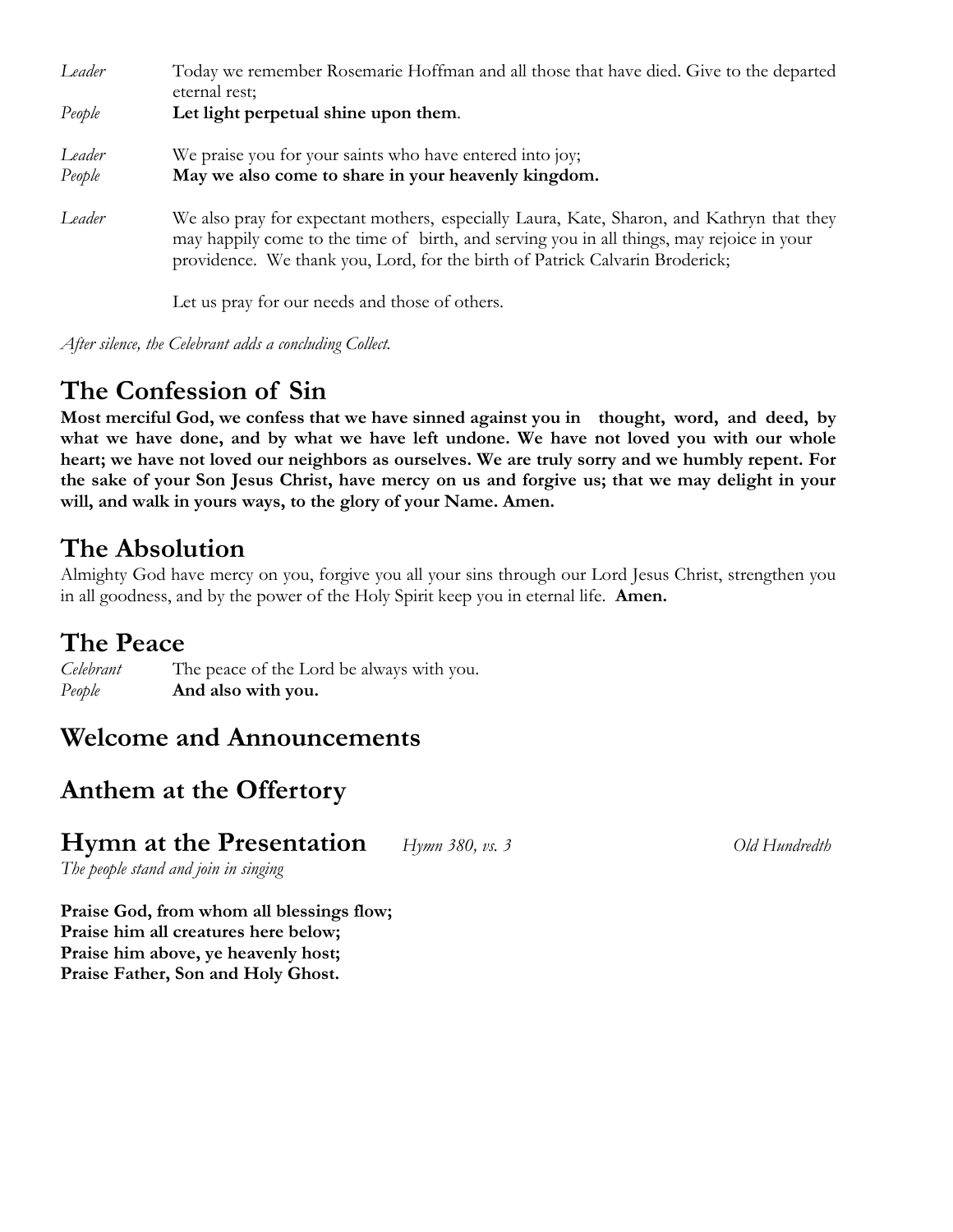## **THE HOLY COMMUNION**

| The people stand                             |                                            |  |  |  |
|----------------------------------------------|--------------------------------------------|--|--|--|
| The Great Thanksgiving: Eucharistic Prayer A |                                            |  |  |  |
| Celebrant                                    | The Lord be with you.                      |  |  |  |
| People                                       | And also with you.                         |  |  |  |
| Celebrant                                    | Lift up your hearts.                       |  |  |  |
| People                                       | We lift them to the Lord.                  |  |  |  |
| Celebrant                                    | Let us give thanks to the Lord our God.    |  |  |  |
| People                                       | It is right to give him thanks and praise. |  |  |  |

It is right, and a good and joyful thing, always and everywhere to give thanks to you, Father Almighty, Creator of heaven and earth…

...Therefore we praise you, joining our voices with Angels and Archangels and with all the company of heaven, who for ever sing this hymn to proclaim the glory of your Name:



#### *The people may kneel or stand*

Holy and gracious Father: In your infinite love you made us for yourself; . . .

*. . .* Therefore, we proclaim the mystery of faith:

**Christ has died. Christ is risen. Christ will come again.**

We celebrate the memorial of our redemption, O Father, ...

…All this we ask through your Son Jesus Christ. By him, and with him, and in him, in the unity of the Holy Spirit all honor and glory is yours, Almighty Father, now and for ever. **AMEN.**

# **The Lord's Prayer**

**Our Father, who art in heaven, hallowed be thy Name, thy kingdom come, thy will be done, on earth as it is in heaven. Give us this day our daily bread. And forgive us our trespasses, as we forgive those that trespass against us. And lead us not into temptation, but deliver us from evil. For thine is the kingdom, and the power, and the glory, for ever and ever. Amen.**